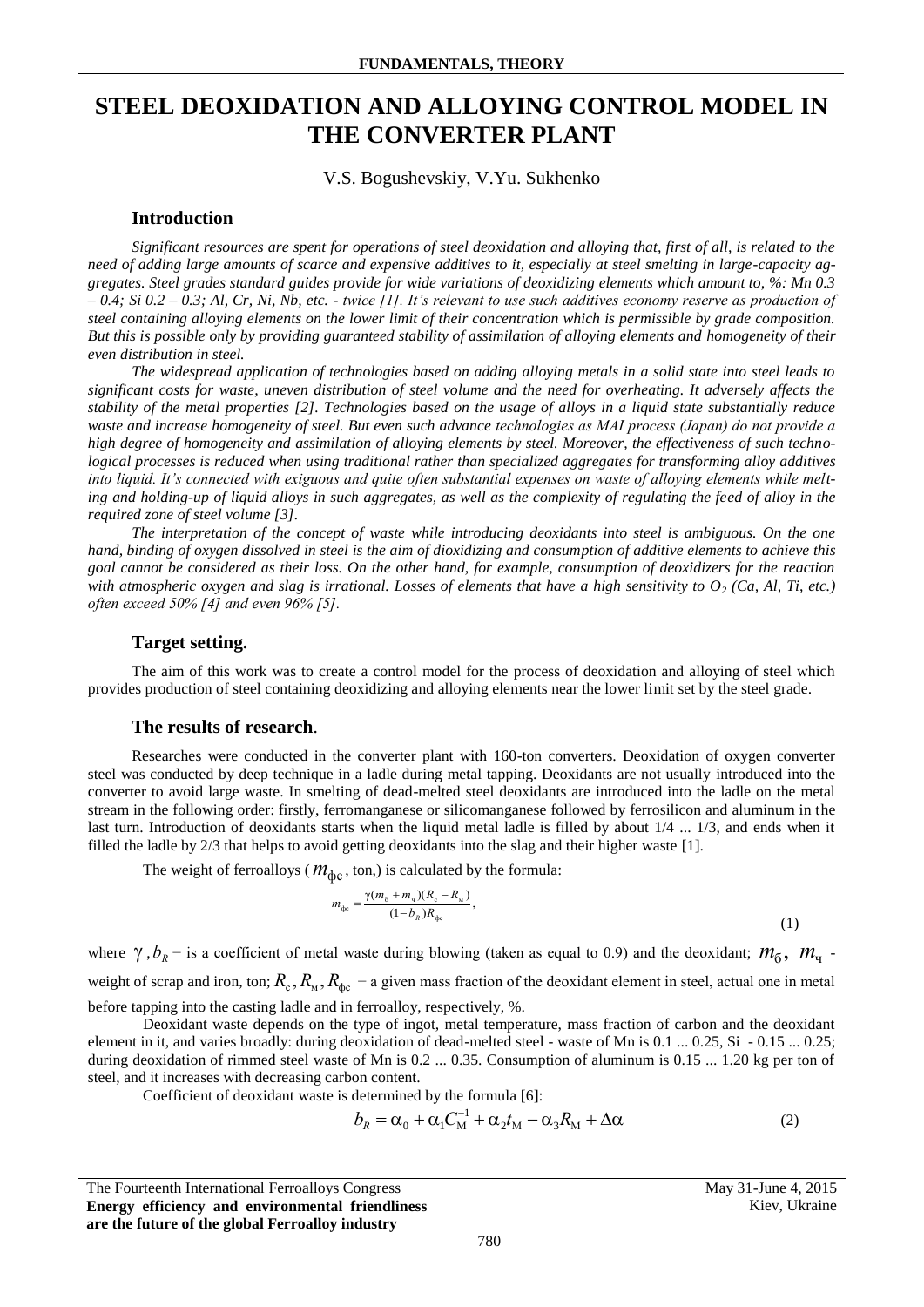where  $\alpha_0...\alpha_3$  - the coefficients with values dependent on the type of deoxidant material;  $C_M$ - a carbon content in metal at the end of blowing, %;  $t_M$  - metal temperature at the end of blowing, C;  $\Delta\alpha$  - correction determined by the results of previous meltings.

Potential cooling of the liquid steel by a large quantity of the alloying materials allows obtaining with the use of this technique of only a low-alloy steel with a total content of alloying elements not exceeding 2...3%.

There are no problems with alloying of those elements which have sensitivity to oxygen less than that of iron (nickel, copper, molybdenum). These elements could be introduced into the converter for the reason they do not oxidize in it.

The basis of the mathematical description of metal deoxidation technique is a control following "pattern" meltings [7]. Having the selection of control trajectories of the successful meltings  $(U_1)$  $\vec{U}_1[\tau],\ldots,\vec{U}_n[\tau]$ , we can talk about marking out in the real trajectories  $\vec{U}_i[\tau]$  of two components: the program part  $\vec{U}_{i\text{mp}}[\tau]$  and an additional control  $\Delta \vec{U}_i[\tau]$ , that is associated with both inaccurate determination of the initial state and with the action of hindrance. Control strategy cannot be reduced to a purely deterministic, and consists of deterministic (program selection) and stochastic (finding of additional control effects) parts.

We represent the control trajectory  $\overrightarrow{U}_i[\tau]$  for each "pattern" melting operation,  $i = 1,..., n$ , in the form of a piecewise continuous curve in a multidimensional Euclidean space using a single step functions  $1(\tau - \tau_i)$ . Control effects  $U_{ij}[\tau]$  that are implemented in the form of constant settings (deoxidants introduction mode) alternating in time can be expressed through a unit step function directly:

$$
U_{i}[\tau] = \sum_{k=1}^{n_{j}} a_{kj}^{i} 1(\tau - \tau_{i})
$$
\n(3)

where  $a_{kj}^i$  *a s setting value for*  $\tau \in [\tau_i, \tau_i + 1]$  *i f*<sub>*i*</sub> *-* moments of setting changes.

Two control trajectories  $\vec{U}_i$  [ $\tau$ ] and  $\vec{U}_j$  [ $\tau$ ] for the *i*<sup>th</sup> and *j*<sup>th</sup> sample melts are compared with each other by means of measure with a vector weight function.

$$
\vec{H}(\vec{y}[\tau_0], \vec{x}, \tau) = [h_1(\vec{y}[\tau_0], \vec{x}, \tau), ..., h_p(\vec{y}[\tau_0], \vec{x}, \tau)]
$$

$$
d(\vec{U}_i[\tau], \vec{U}_j[\tau]) = \int_0^{\tau} \sqrt{\sum_{\nu=1}^p \{h_\nu(\vec{y}_i[\tau_0], \vec{x}_i, \tau)\vec{U}_j(\tau_0] - h_\nu(\vec{y}_j[\tau_0], \vec{x}_j, \tau)\vec{U}_j(\tau_0)} d\tau / T
$$
(4)

where  $\tau$  - the time counted from the start of metal tapping;  $T = \max\{(\tau_{ki} - \tau_{01}), (\tau_{kj} - \tau_{01})\}\$ 

This distance  $d(\vec{U}_i[\tau], \vec{U}_j[\tau])$  between the control trajectories for the *i*<sup>th</sup> and *j*<sup>th</sup> melts was used to divide control trajectories into classes  $S_1$ ,  $S_2$ ,...,  $S_k$  in such a way that each class  $S_i$  to be consistent with control trajectories  $S_i$  $\{U_{i}[\tau],..., U_{ik}[\tau]\}$ , which are an implementation of a control program  $\overline{U}_{i}$  on  $[\tau]$  with different additional control effects  $\Delta U_i$  [ $\tau$ ]. This condition can be satisfied by selecting a weigh function that way the distance between the actual trajectories of the control to be less than the distance  $d(\vec{U}_i[\tau], \vec{U}_v[\tau])$  for trajectories implementing various programs.

Dioxidizers are calculated by the formula (1) in two forms: calculation of the broad-brush and accurate dose. Here  $b_R$  is calculated by the formula:

$$
b_R = b_R^0 + \alpha_1 (1/C_M) + \alpha_2 (t_M - t_M^0) + \alpha_3 (R_M - R_M^0),
$$
  
where index <sup>(0)</sup>' – is a value of "pattern" melting. (5)

In case of absence of "pattern" melting (deoxidation) for any element, its waste coefficient is taken from the scale of average values, and the finite value - from the steel grades table.

The calculation is performed separately for the two concentrations of Mn in steel - minimum and average for smelted steel grade.

Parameters for the formation of an array of "pattern" meltings (deoxidation) are presented in Table 1.

**Table 1.** The parameters for the formation of "pattern" melting (deoxidation)

| Name of parameter                         | <b>Notation</b> | Value       | Tasted ranges                               | Quantity |
|-------------------------------------------|-----------------|-------------|---------------------------------------------|----------|
| Carbon content at turndown, %             | ◡╓              | $0,05-0,25$ | $\leq 0.07$ ; 0.07-0.10; 0.11-0.15; $>0.15$ |          |
| Manganese content at turndown, %          | $Mn_{n}$        | $0,08-0,30$ | $\leq 0.10$ ; 0.10-0.20; $> 0.20$           |          |
| $^{0}C$<br>Steel temperature at turndown, | $\iota_{\Pi}$   | 1560-1650   | $\langle 1580; 1580-1610; \rangle 1610$     |          |

The Fourteenth International Ferroalloys Congress May 31-June 4, 2015 **Energy efficiency and environmental friendliness are the future of the global Ferroalloy industry**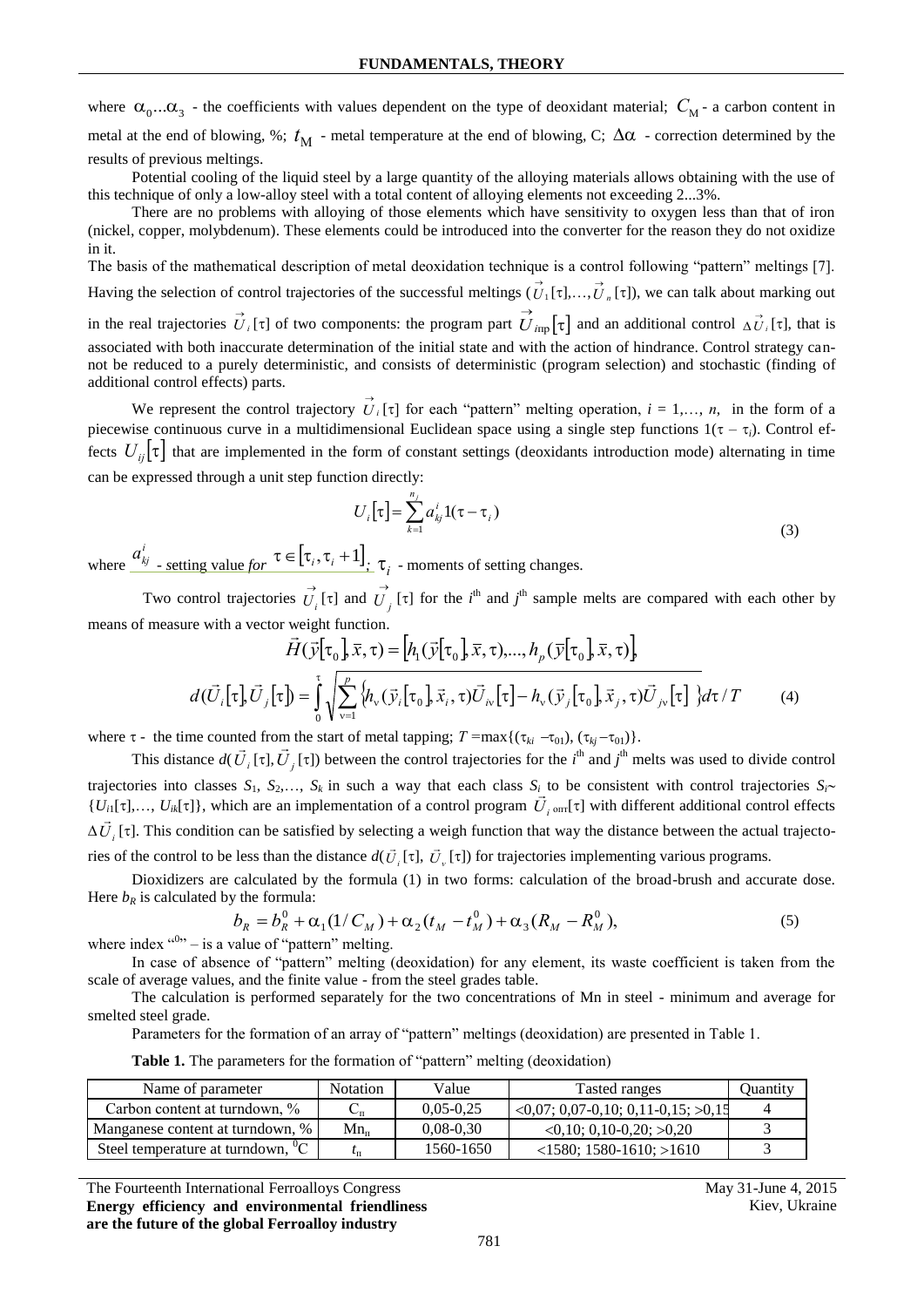Data in Table 1 are separately applied to such groups of steel:

- rimmed steel;
- semikilled steel;
- killed steel;
- low-alloyed steel;

- alloyed steel containing no chromium, nickel, copper, niobium, vanadium, nitrogen, molybdenum, titanium, boron, calcium, rare-earth metals;

- steel containing chromium;
- steel containing nickel;
- teel containing copper;
- steel containing titanium;
- steel containing niobium;
- steel containing vanadium;
- steel containing nitrogen;
- steel containing molybdenum;
- steel containing boron;
- steel containing calcium;
- steel containing rare-earth metals.

The deoxidants calculation program that implements this model is started by the master of production from the workstation of the platform or distributor machinist from converter's workstation from the main menu. To enter the appropriate grade of steel video footage should be used. If steel grade is not entered by the master before blowing, the program uses the steel grade entered by a distributor machinist for calculating the parameters of converter's blowing. Fragment of the program algorithm is shown in Figure 1.

In both cases, a video frame of the ferroalloys calculation is given in the workstation monitor of the platform (Fig. 2).

## **Broad-brush calculation of coarse deoxidants doze.**

To make a broad-brush calculation of deoxidants on a video frame of deoxidants calculation the window "broadbrush" is activated by the master of production (when entering a grade of steel it is activated automatically). This changes the colour of the window from gray to red. The calculation is made by the formula (1) in which the content of the element in the metal at turndown is considered equal to the value of this element in the selected "pattern" melting

after blowing. Assimilation coefficient is calculated by the formula (5), in which  $C_M$  and  $t_M$  are the values of the specified parameters after blowing.

Calculation results are given at the video frame (Fig. 2) "Ferroalloys calculation" in the corresponding windows for materials selected for deoxidation. The windows are also highlighted in red. The type of ferroalloy that is located in the hopper is chosen for deoxidation. If several types of ferroalloys from those that are in hoppers can be chosen for deoxidation, the type that was used in the "pattern" melting is chosen. Types of materials that do not come through the hoppers are chosen by "pattern" melting. The master has the ability to adjust the types of ferroalloys by activating their windows and putting out the windows of ferroalloys which are not used. To perform a re-calculation according to the adjusted settings it's necessary to click "Yes" in the "recalculate ferroalloys" window. The recalculation is performed by the formula (1) for other types of ferroalloys. To enter the calculation results in the "recalculate ferroalloys" window, press "No". Thus, windows with selected materials change their backlight colour to green.

At the same time the video frame "Dozing of ferroalloys" (Fig. 3) is formed to which the calculated values of the ferroalloys weight with distribution by feeds are transferred (red highlight). After adjusting of the ferroalloys type by the master the highlight of ferroalloys weight with distribution by feeds is changed to green.

Information about the weight of ferroboron, copper and nickel is transferred for their uploading into the converter together with scrap.

#### **The calculation of the exact portion of deoxidants**.

The calculation of the exact portion of deoxidants is made upon receipt of the results of chemical analysis of the metal in the converter before tapping. The calculation is made for the types of ferroalloys selected by broad-brush calculation.

The calculation is also performed in case of obtaining only carbon content and steel temperature at turndown.

Thus, "pattern" melting is selected (Table 1) by actual values of  $C_M$  and  $t_M$  and the expected value of Mn<sub>M</sub> by the array of "pattern" melting after blowing.

In case of disagreement with the calculation (the weight of certain materials) the master has the possibility to adjust it manually by changing the weight in the appropriate windows. To do this in the "Recalculate ferroalloys" window click "Yes" button. In this case, both values are entered into the array of deoxidants - recommended and adjusted ones,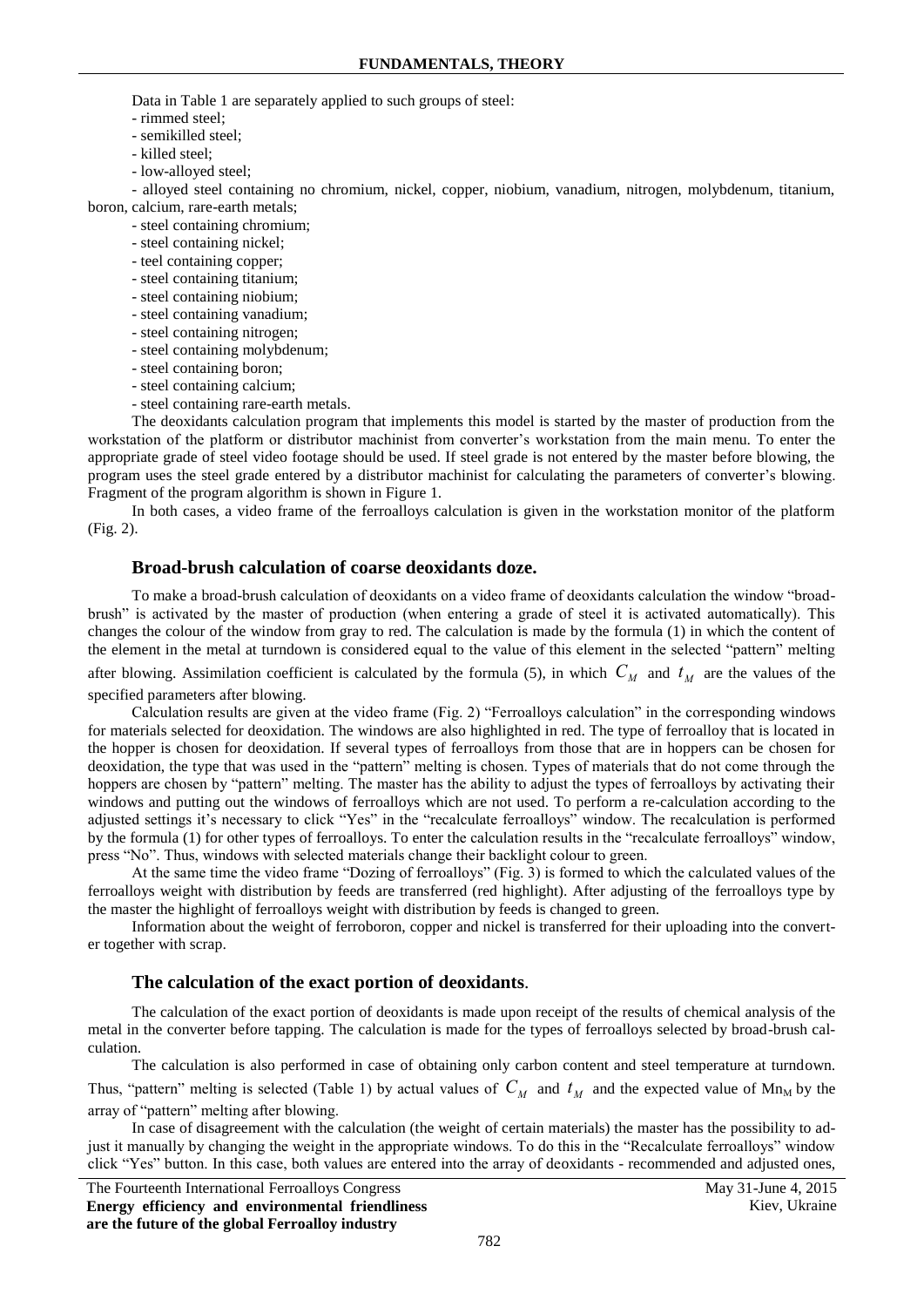and in an array for printing – only adjusted one. In case of consent with the calculation of deoxidants "No" button is pressed. And calculation of deoxidants is printed.

After calculating the exact portion of deoxidants adjusting values of materials in the system of ferroalloys portioning are shown. Adjusting values are determined as the difference between the calculated and the uploaded amount of materials.

The weight of all deoxidants that do not pass through the feeder scales is entered by the master after metal tapping into the ladle. To do this, the form for calculation of ferroalloys is called and "Actual" window is activated. After entering the actual values "No" button is pressed in the "Recalculatie ferroalloys" window. Upon obtaining of metal chemical composition after deoxidation, the coefficients of elements assimilation in the melting are calculated by the formula:

$$
b_{R}^{0}=1-\frac{0,9(\dot{\sigma}_{\breve{\sigma}}+\dot{\sigma}_{\breve{\sigma}})(R_{\breve{\sigma}}-R_{\breve{\tau}})}{m_{\breve{\sigma}\breve{\pi}}\cdot R_{\breve{\sigma}\breve{\pi}}},\qquad(6)
$$

where  $R_p$  - an element content in the metal after deoxidation, %;  $m_{\phi c}$  - the weight of deoxidant for the element *R*.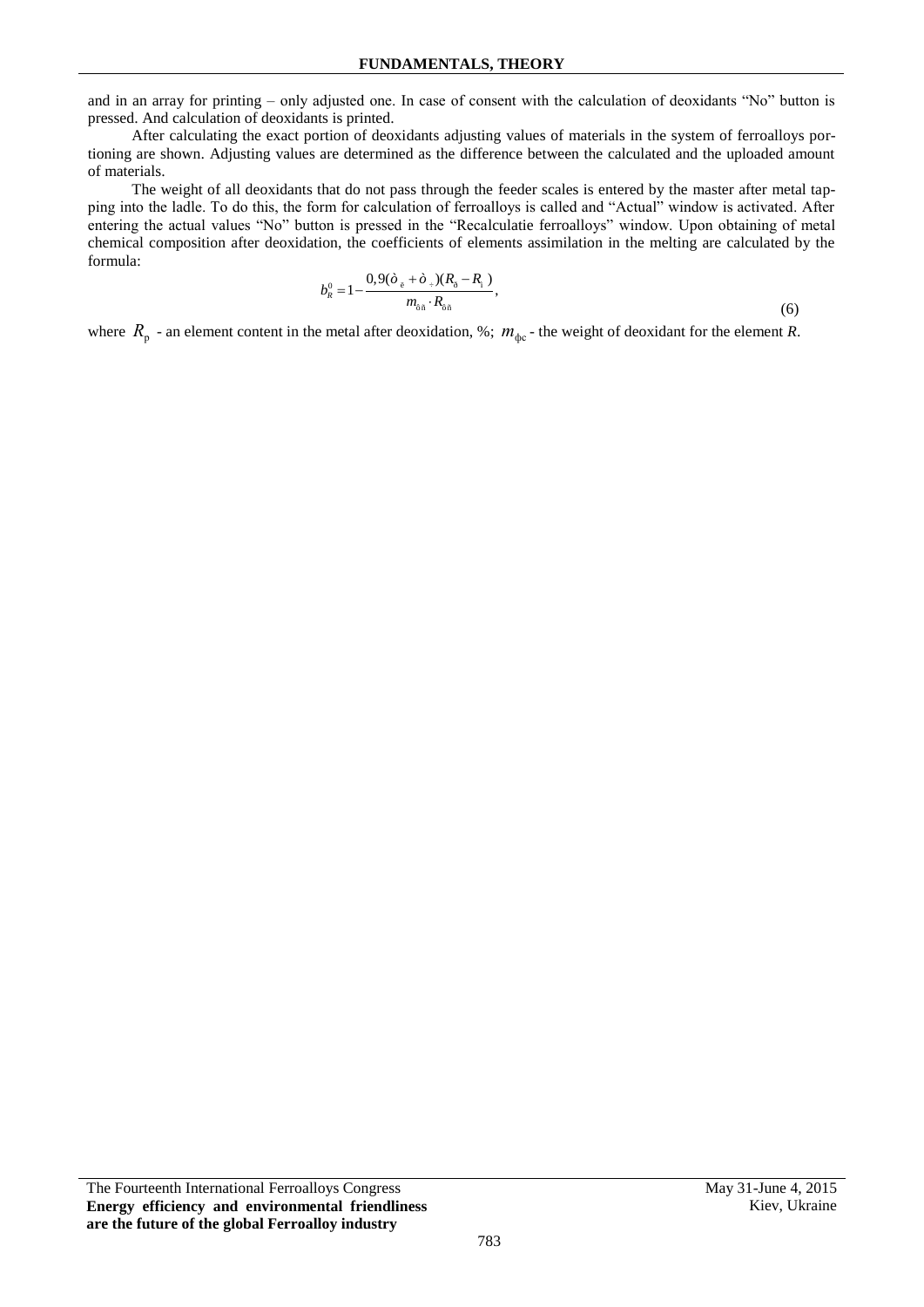

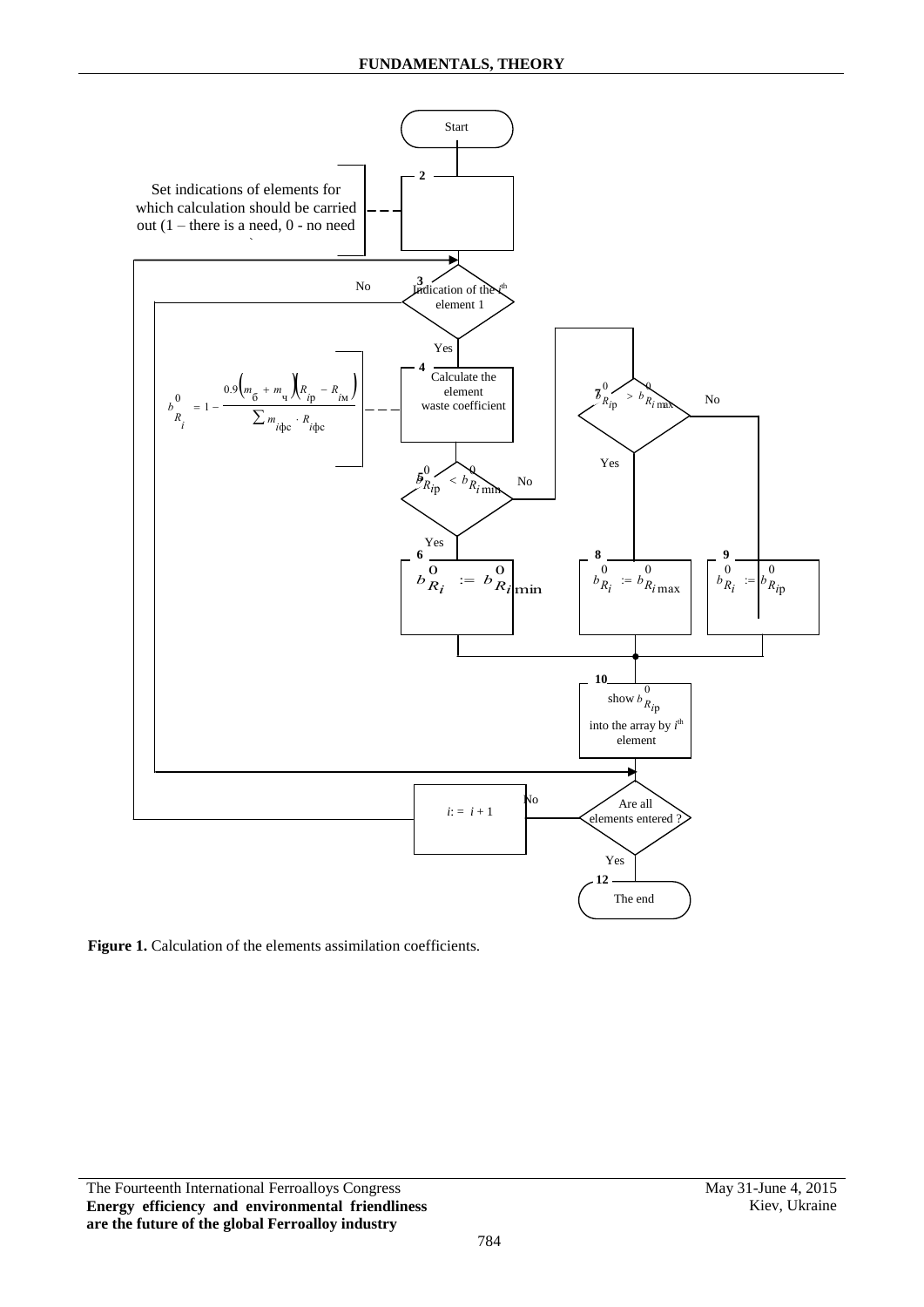|                           |                                                                                                                         | <b>Time/Date</b><br>11:22:26 |                                   | <b>Information</b>        |                          |                        | Out<br>Inf            |
|---------------------------|-------------------------------------------------------------------------------------------------------------------------|------------------------------|-----------------------------------|---------------------------|--------------------------|------------------------|-----------------------|
|                           | ◀                                                                                                                       |                              |                                   |                           |                          |                        | $\blacktriangleright$ |
| No <sub>1400433</sub>     | 15                                                                                                                      |                              | <b>CALCULATION OF FERROALLOYS</b> | <b>ROUGHLY</b>            | <b>EXACT</b>             |                        | <b>ACTUAL</b>         |
| <b>Manganese</b>          | ФМн н.у.<br>0.00                                                                                                        | ФМн с.у.<br>0.00             | <b>ФМн78</b><br>0.80              | <b>ФМн70</b><br>0.00      | <b>ФМн Д75</b><br>0.00   | <b>ФМн Д70</b><br>0.00 | Металічний<br>0.00    |
| <b>Silicon</b>            | <b>МнС17</b><br>0.00                                                                                                    |                              | $\Phi$ C65<br>0.40                | <b>Мн С25</b><br>0.00     | <b>Мн С22</b><br>0.00    | <b>Мн С12</b><br>0.00  | <b>ФКВн</b><br>0.00   |
| <b>Vanadium</b>           | ФВд<br>0.00                                                                                                             | <b>ФВд25С</b><br>0.00        | <b>ФВд18С</b><br>0.00             | <b>ФВд12С</b><br>0.00     | $\Phi$ Вл -5<br>0.00     | $\Phi$ Вл-15<br>0.00   | $\Phi$ Вд -25<br>0.00 |
| <b>Chromium</b>           | <b>ФХ 650</b><br>0.00                                                                                                   | <b>ΦΧ 800</b><br>0.00        | <b>ΦΧ 900</b><br>0.00             | $\Phi$ X c.y<br>0.00      | <b>ФХ С20</b><br>0.00    | <b>ФХ СЗЗ</b><br>0.00  | <b>ФХ С48</b><br>0.00 |
| <b>Nitrogen</b>           | ФМнН-ПЛ<br>0.00                                                                                                         | ФМнН-СП1<br>0.00             | <b>Мн92Н6</b><br>0.00             | <b>Мн87Н6</b><br>0.00     | ФМнН-СП2<br>0.00         | <b>ФВДН4</b><br>0.00   | <b>ФВДН6</b><br>0.00  |
| <b>Niobium</b>            | $\Phi$ H <sub>6</sub><br>0.00                                                                                           | <b>ФНбБР</b><br>0.00         | <b>ФСН625Ти1</b><br>0.00          | <b>ФСНб 25ТиЗ</b><br>0.00 |                          |                        |                       |
| <b>Nickel</b>             | ФH<br>0.00                                                                                                              | <b>Nickel metal</b><br>0.00  |                                   |                           |                          |                        |                       |
| <b>Calcium</b>            | <b>CK10</b><br>0.00                                                                                                     | <b>CK15</b><br>0.00          | <b>CK20</b><br>0.00               | <b>CK30</b><br>0.00       |                          |                        |                       |
| <b>Aluminum</b>           | <b>Aluminum pig</b><br>0.00                                                                                             | <b>AB97</b><br>0.00          | <b>AB92</b><br>0.16               | <b>FeAl</b><br>0.00       | <b>AB87</b><br>0.00      |                        |                       |
| <b>Anthracite</b><br>0.00 | AC<br>0.00                                                                                                              | Coal<br>0.00                 | <b>FB</b><br>0.00                 | copper<br>0.00            | rare-earth<br>metals0.00 | $AK-45$<br>0.00        | <b>ТБС</b><br>0.00    |
| Top menu                  | To recalculate ferroalloys?<br><b>Calculation of</b><br><b>Correction of</b><br>ferroalloys<br>ferroalloys<br>Yes<br>No |                              |                                   |                           |                          |                        |                       |

Figure 2. The video frame "Calculation of ferroalloys"

The Fourteenth International Ferroalloys Congress **Energy efficiency and environmental friendliness are the future of the global Ferroalloy industry**

May 31-June 4, 2015<br>Kiev, Ukraine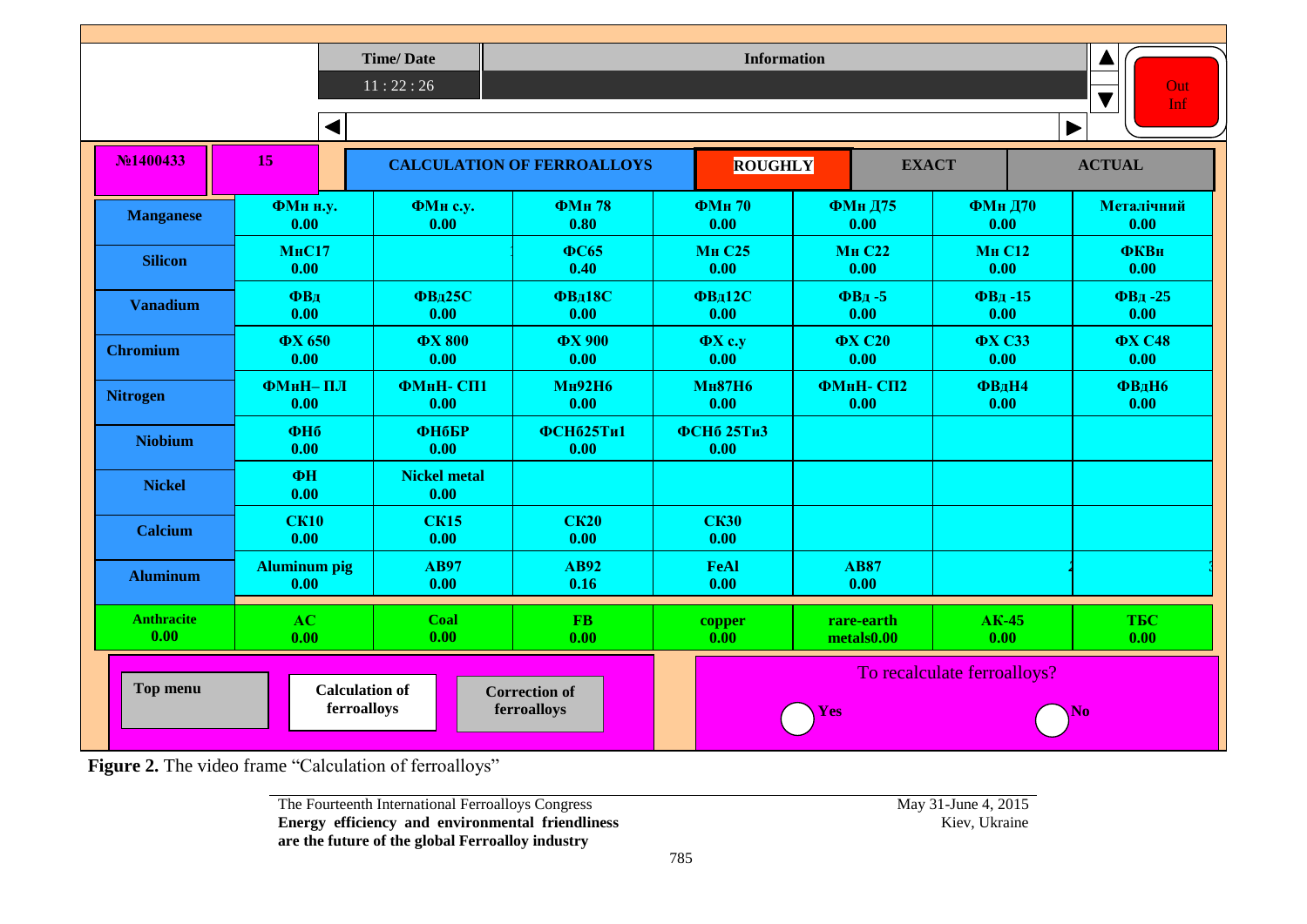|                                                                                                                                        |              | <b>Time/Date</b>      |             |                     |                                        | <b>Information</b> |      |                      |                       |            |
|----------------------------------------------------------------------------------------------------------------------------------------|--------------|-----------------------|-------------|---------------------|----------------------------------------|--------------------|------|----------------------|-----------------------|------------|
| <b>CONVERTER No.3</b>                                                                                                                  |              | 11:22:26/31.12.2014   |             |                     |                                        |                    |      |                      |                       | Out<br>Inf |
| <b>SHIFT 2</b>                                                                                                                         |              | ◀                     |             |                     |                                        |                    |      |                      | $\blacktriangleright$ |            |
| No <sub>1400433</sub>                                                                                                                  |              |                       |             |                     | RECOMMENDATIONS ON FERROALLOYS PORTION |                    |      |                      |                       | 15         |
|                                                                                                                                        | <b>E1</b>    | E <sub>2</sub>        | Б3          | <b>E4</b>           |                                        |                    |      |                      |                       |            |
|                                                                                                                                        | <b>ФМн88</b> | <b>МнС17</b>          | <b>ФС65</b> | <b>ФХ650</b>        | CoalAC                                 | AB92               | FeAl |                      | <b>ТБС</b>            |            |
| 1st minute                                                                                                                             | 0.00         | 0.00                  | 0.00        | 0.00                | 0.00                                   | 0.07               | 0.00 | 0.00                 | 0.00                  | 1st minute |
| 2nd minute                                                                                                                             | 0.80         | 0.00                  | 0.00        | 0.00                | 0.00                                   | 0.00               | 0.00 | 0.00                 | 0.00                  | 2nd minute |
| 3rd minute                                                                                                                             | 0.00         | 0.00                  | 0.00        | 0.00                | 0.00                                   | 0.00               | 0.00 | 0.00                 | 0.00                  | 3rd minute |
| 4th minute                                                                                                                             | 0.00         | 0.00                  | 0.40        | 0.00                | 0.00                                   | 0.00               | 0.00 | 0.00                 | 0.00                  | 4th minute |
| 5th minute                                                                                                                             | 0.00         | 0.00                  | 0.00        | 0.00                | 0.00                                   | 0.09               | 0.00 | 0.00                 | 0.00                  | 5th minute |
| 6th minute                                                                                                                             | 0.00         | 0.00                  | 0.00        | 0.00                | 0.00                                   | 0.00               | 0.00 | 0.00                 | 0.00                  | 6th minute |
| <b>Warning! The period of the previous tapping, min</b><br>To recalculate the time tapping?<br>$\overline{7}$<br>Yes<br>N <sub>0</sub> |              |                       |             |                     |                                        |                    |      |                      |                       |            |
| <b>Top menu</b>                                                                                                                        |              | <b>Calculation of</b> |             | <b>Changing the</b> |                                        |                    |      | OPERATION CONDITIONS |                       |            |

The Fourteenth International Ferroalloys Congress **Energy efficiency and environmental friendliness are the future of the global Ferroalloy industry**

May 31-June 4, 2015<br>Kiev, Ukraine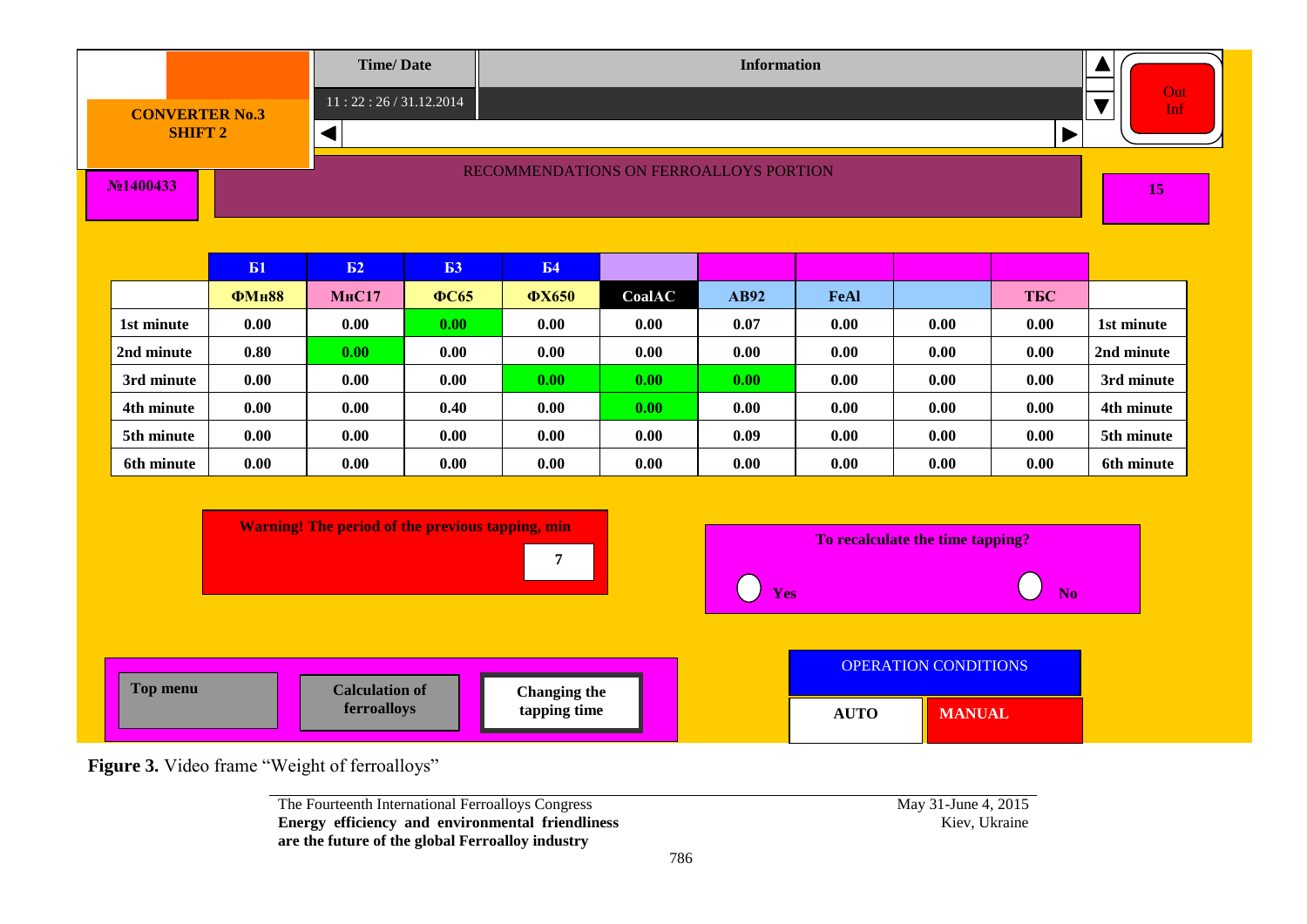Before entering a "pattern" into an array of melts  $b_R^0$  is checked for the limits of change. If  $b_R^0$  does not come within the limits of change, its old value remains. Originally, average values of waste coefficients for each type of deoxidants are recorded in an array.

For portioning of ferroalloys distributor machinist activates the "Ferroalloys portioning" button on "Ferroalloys calculation" video frame. This forms the setting in the control system "Portion" on ferroalloys portioning (with the distribution by feeds). The procedure for introducing deoxidants in the ladle set by technological instruction is taken into account (Table 2).

Portioning ferroalloys begins on the distributor machinist command in the control system "Portion".

| Material                              | Time to start adding material, c, with a duration of tapping, min |             |             |             |             |  |  |
|---------------------------------------|-------------------------------------------------------------------|-------------|-------------|-------------|-------------|--|--|
|                                       | 5                                                                 | 6           | 7           | 8           | 9           |  |  |
| Silicocalcium, carburizer             | $10 - 30$                                                         | $20 - 30$   | $30 - 40$   | $40 - 50$   | $50 - 60$   |  |  |
| Solid slag former, flux-deoxidant     | $40 - 60$                                                         | $60 - 80$   | $80 - 100$  | $100 - 130$ | $130 - 180$ |  |  |
| $AK-45$                               |                                                                   |             |             |             |             |  |  |
| Ferroalloys containing Mn, Si, Cr, Ca | $80 - 100$                                                        | $100 - 120$ | $120 - 140$ | $140 - 160$ | $160 - 220$ |  |  |
| Al                                    | $120 - 150$                                                       | $140 - 180$ | $170 - 200$ | $190 - 220$ | $220 - 300$ |  |  |
| Ferroalloys containing Nb, V, Ti, N,  | $160 - 210$                                                       | $200 - 250$ | $230 - 290$ | $250 - 300$ | $280 - 370$ |  |  |
| <b>REM</b>                            |                                                                   |             |             |             |             |  |  |
| The end of the introduction of addi-  | $210 - 230$                                                       | $250 - 270$ | $290 - 310$ | $330 - 350$ | $370 - 460$ |  |  |
| tives                                 |                                                                   |             |             |             |             |  |  |

**Table 2.** Time to start adding material into the ladle from the start of tapping

# **Features of deoxidants proportioning of certain steel grades**

Deoxidation of rimmed steel of grades 3кп, 4кп, 08кп, 10кп, 15кп, 20кп is made by ferromanganese. Steel oxidation is corrected by aluminum or ferroaluminum and coal AC. At the beginning of tapping 50 - 100% is added (the amount is determined by "pattern" melting, in its absence - 50%) of the required amount of aluminum, the rest - during tapping. The coal is added uniformly during tapping.

The calculated amount of aluminum (ferroaluminium) and coal is verified for the limits (Table. 3) and in the case of going beyond the limits, the limit value is accepted.

**Table 3:** Variation range of aluminum (ferroaluminium) and coal consumption during deoxidation of rimmed steel grades

| Carbon content | The addition of aluminum (ferroaluminium) and coal, $g/t$<br>8. |                       |                 |         |  |  |  |
|----------------|-----------------------------------------------------------------|-----------------------|-----------------|---------|--|--|--|
| at tapping, %  | Content of manganese before tapping, %<br>9.                    |                       |                 |         |  |  |  |
|                |                                                                 | ${}_{0.09}$<br>> 0.10 |                 |         |  |  |  |
|                | Al /FeAl                                                        | coal                  | Al /FeAl        | coal    |  |  |  |
| 0.04           | 350-400/525-600                                                 | 300-350               | 300-350/450-525 | 250-300 |  |  |  |
| 0.05           | 250-300/375-450                                                 | 300-350               | 200-230/300-345 | 230-280 |  |  |  |
| 0.06           | 150-200/225-300                                                 | 200-250               | 100-130/150-195 | 120-160 |  |  |  |
| 0.07           | 100/150                                                         | 100-150               | $0-50/0-75$     | 80-100  |  |  |  |

Note: If the final blow has been made at the middle position of the lance above 1400 mm (heating, sulfur removal, cooling with lime with slag blowing, aluminum (ferroaluminium) consumption increases by 50 (75 g/t of steel).

Semikilled steel is deoxidized by ferromanganese or silicomanganese as well as ferrosilicon. Deoxidation of steel grades 3пс, 5пс, 3Гпс, 3ТРпс, 3ГТРпс, 5Гпс, 35ГСм, 25Г2См is carried out in the ladle with ferromanganese and silicomanganese on the basis of obtaining silicon content of 0.07% and a weight-average proportion of manganese in the finished steel. If it's not possible to obtain the silicon content of  $0.07\%$ , its content within  $0.05 - 0.10\%$  is checked. In the absence of silicomanganese final deoxidation of metal is carried out in the ladle by ferromanganese and ferrosilicon.

Microalloying of steel is carried out by titanium or titanobauxite alloy and (or) ferroboron to obtain not more than 0.03 titanium or boron not more than 0.005% in the finished steel.

Deoxidation of steel grades 5пс, 3ТРпс is carried out in the ladle by ferromanganese and ferrosilicon to obtain silicon content of 0.07% and a weight-average proportion of manganese in the finished steel. If it is not possible to obtain the silicon content of 0.07%, its content within 0.05 - 0.10% is checked. In the absence of ferrosilicon deoxidation of metal is carried out in the ladle by silicomanganese and ferromanganese.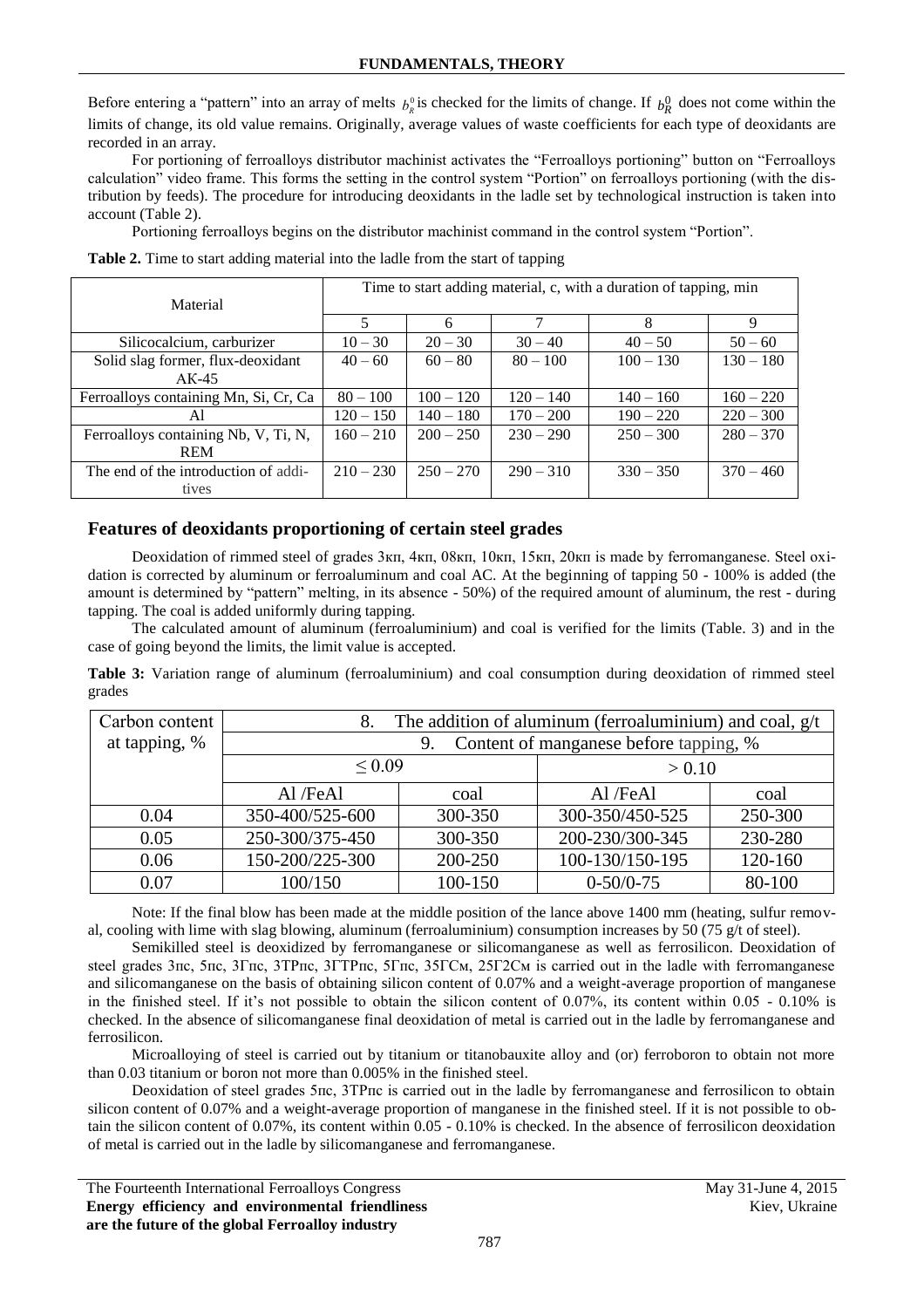Deoxidation of killed steel is carried out by silicomanganese and ferromanganese and 65% or 45% ferrosilicon median rate of receipt of manganese and silicon in the finished steel. Ferroalloys are introduced in the following order: silicomanganese, ferromanganese, ferrosilicon.

Consumption of aluminum or ferroaluminium is for steel grades 1сп and 2сп 1200/1800 g/t of steel; for steel 3сп - 1000/1500 g/t of steel; for steel 5сп 700/1050 g/t of steel. Aluminum (ferroaluminium) is introduced into the ladle in the following order. At the beginning of tapping prior the input to ferroalloys 40 - 50% is added (the amount is determined by "pattern" melting, in its absence - 40%) of the required amount of aluminum, the rest - after addition of ferroalloys.

Deoxidation of steel grades 20ГС, 27ГС, 30ГС, 25Г2С, 35ГС is carried out by silicomanganese and 65%ferrosilicon to obtain eight-average content of manganese and silicon in the finished steel and aluminum (ferroaluminum) of 500 (750) g/t of steel.

Alloying and deoxidation of steel grade 30ХГСА is carried out by ferrochromium, silicomanganese and 65% ferrosilicon to obtain eight-average of chromium, manganese and silicon in the finished steel. The final deoxidation is carried out by aluminum (ferroaluminum) at a rate of 700 (1050) g/t of steel.

Alloying by ferrochromium as well alloying and deoxidation of steel grade 40X is carried out by ferromanganese, silicomanganese and 65% ferrosilicon to obtain weight-average chromium and manganese content in the finished steel.

Deoxidation of killed structural steels. Tapping from the converter is performed at a set carbon content followed by carburizing at not more than 0.12%. Consumption of aluminum (ferroaluminium) is, g/t of steel: steel 10 - 1200 (1800); 15-20 - 1000 (1500); 25-30 - 800 (1200); 35-55 - 700 (1050); 50Г - 500 (750); 15X - 700 (1050); 20X - 500 (750).

Deoxidation of steel 23Г2А is carried out by silicomanganese, ferromanganese, aluminum and ferrotitanium. The order of introducing deoxidants is as follows: at the beginning of tapping silicomanganese is added into the ladle to obtain set-average value of silicon content in the finished steel and ferromanganese to obtain set-average value of manganese content in the finished steel, followed by aluminum and ferrotitanium to obtain 800-1000 g/t of each in steel (numerical value is determined by "pattern" melting, in case of its absence - 900 g/t).

Deoxidation of steel 26ГА, 23ХГА is carried out by silicomanganese and ferrochromium to obtain set-average manganese and chromium content in the finished steel 800-1000 g/t of each (numerical value is determined by "pattern" melting, in case of its absence - 900 g/t).

To obtain carbon content towards the lower limit in the finished steel, carbon content before tapping ain the process of alloying steel grade  $\Phi X650 - \Phi K850$  by ferrochrome should be in the range of 0.06 - 0.12%.

Deoxidation of steel 09Г2 is carried out by ferromanganese, silicomanganese and aluminum (ferroaluminum) at a rate of 800 (1200) g/t of steel, and steel  $09\Gamma$ 2C – by silicomanganese, 65% ferrosilicon and aluminum (ferroaluminum) at a rate of 500 (750) g/t of steel.

Deoxidation of steels НП-30ХГСА and НП-26ХГСА is carried out by ferrochrome, silicomanganese and 65% ferrosilicon to obtain set-average content of chromium, manganese and silicon in the finished steel. Aluminum (ferroaluminium) is introduced into the ladle after addition of ferroalloys in the amount of 700 (1050) g/t of steel HII-30XFCA, and  $500 (750)$ g/t of steel HII-26XFCA.

Deoxidation of steels CB-08FC and CB-08F2C is carried out by silicomanganese to obtain weight-average manganese content and by 65% ferrosilicon. Aluminum (ferroaluminium) is instroduced into the ladle after the addition of all ferroalloys at a rate of 500 (750) g/t of steel.

Deoxidation of steel Св-08Гis carried out by medium-carbon ferromanganese to obtain weight-average manganese content. Aluminum (ferroaluminium) onsumption is 1300 (1950) g/t of steel.

The melts are tapped from the converter with carbon content not exceeding 0.05%.

Deoxidation of rope steel grades is carried out by silicomanganese and 65% ferrosilicon of the weight average calculation software of manganese and silicon.

The melts are tapped from the converter when the carbon content does not exceed 0.20% below the weightaverage carbon content in the rope steel grades.

Deoxidation of steel grade 10кп with a high content of aluminum is carried out by ferromanganese to ensure weight-average manganese content steel and aluminum in the finished in the amount of 300 kg per melt.

The melts are tapped from the converter when carbon content is not less than 0.07%.

Deoxidation of 10 кп and 0м steel grades in nearlyrimming steel is carried out by silicomanganese and ferromanganese, depending on the residual carbon, kg/melt (Table 4).

The calculation of silicomanganese and ferromanganese is carried out referenced to "pattern" melting, in case of its absence it's recommended to use weight-average value of the corresponding column. When the melt is tapped from one turndown silicomanganese consumption corresponds to the lower limit.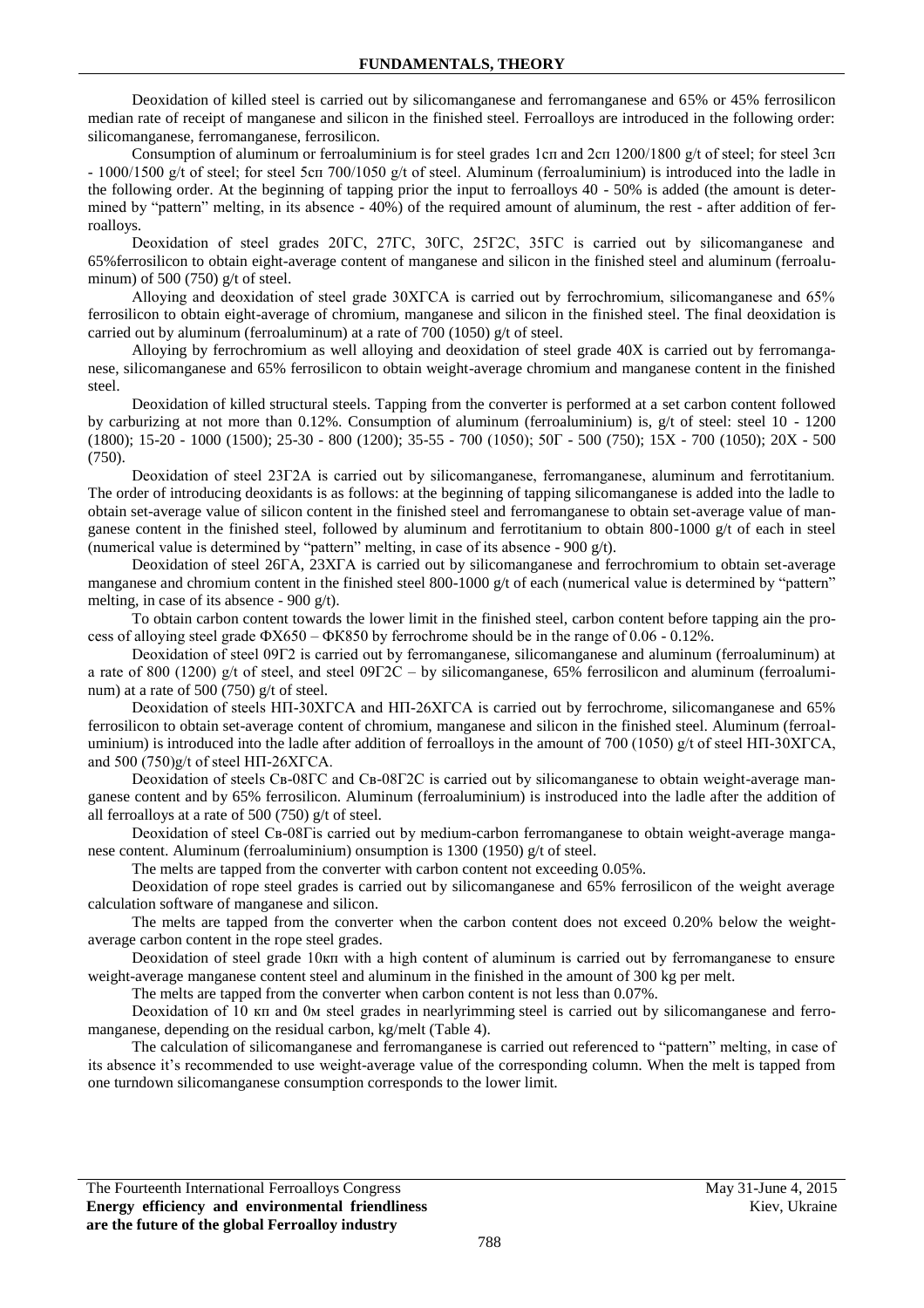| Deoxidants | Residual carbon before tapping, % |         |          |         |         |         |                          |
|------------|-----------------------------------|---------|----------|---------|---------|---------|--------------------------|
|            | 0.03                              | 0.04    | 0.05     | 0.06    | 0.07    | 0.08    | 0.09                     |
| iMn        | 1000.                             | 800-900 | 500-800  | 500-700 | 500-700 | 500-700 | 500-700                  |
| FeMn       | 200-300                           | 200-400 | 200-400  | 200-400 | 200-400 | 200-400 | 200-400                  |
| AI/FeAl    | 90/110                            | 90/110  | 45/65    | 25/45   | -       | -       | $\overline{\phantom{a}}$ |
| Coal AC    | 20-60                             | $20-40$ | $0 - 20$ | $0-20$  | -       | -       | $\overline{\phantom{a}}$ |

**Table 4:** Deoxidants consumption in the production of 1кп and 0м steel grades.

Aluminum (ferroaluminium) is introduced into the ladle immediately after the start of tapping. In the case of final blowing of the melt at integral mean lance position not higher than 1400 mm and more than two turndowns aluminum consumption increases by 20 kg per melting.

Deoxidation of Cв08 and Cв08A steel grades is carried out by silicomanganese, ferromanganese and titaniumaluminum briquettes, depending on the residual carbon, kg/melt (Table 5).

**Table 5:** Flow rate of deoxidants in the smelting of Св08 and Св08А steel grades.

| Deoxidants    | Residual carbon before tapping, % |           |           |         |             |  |
|---------------|-----------------------------------|-----------|-----------|---------|-------------|--|
|               | 0.04                              | 0.05      | 0.06      | 0.07    | 0.08        |  |
| SiMn          | 650-800                           | 550-700   | 550-650   | 550-650 | 500-600     |  |
| FeMn          | 500-700                           | 500-650   | 480-600   | 400-550 | $300 - 460$ |  |
| ТАБ           | $90 - 105$                        | $45 - 70$ | $30 - 50$ | 15      |             |  |
| Coal AC       | $0 - 40$                          | $20-40$   | $0 - 20$  |         |             |  |
| Titanobauxite | 80-100                            | 80-100    |           |         |             |  |
| alloy         |                                   |           |           |         |             |  |

Calculation of silicomanganese, ferromanganese, titanium-aluminum briquettes and coal is carried out referenced to the "pattern" melting, in the case of its absence it is recommended to use weight-average value of the corresponding column.

In case of final blowing at the integral mean lance position above 1400 mm and/or more than two turndown the consumption of titanium-aluminum briquettes increases by 20 kg per melting.

Together with the titanium-aluminum briquettes oxidation adjustment is carried out by ferroaluminum referenced to the "pattern" melting, in case its absence it is recommended to use weight-average value of the corresponding column (Table 6).

|  |  |  | Table 6: FeAl consumption in the melting of CB08 and CB08A steel grades |
|--|--|--|-------------------------------------------------------------------------|
|--|--|--|-------------------------------------------------------------------------|

| Deoxidant | Residual carbon before tapping, % |               |  |  |  |  |
|-----------|-----------------------------------|---------------|--|--|--|--|
|           | less than $0.06$                  | 0.06 and more |  |  |  |  |
| FeAl      | $24 - 26$                         | 16-18         |  |  |  |  |

Titanobauxite alloy is introduced immediately after the beginning of tapping, titanium-aluminum briquettes and FeAl – prior to the beginning of ferroalloys introduction. Addition of silicomanganese, ferromanganese and coal begins when the ladle is filled with metal by 1/5 and ends when it's filled by 2/3 of its height.

In the absence of titanium-aluminum briquettes deoxidation of Св08 and Св08А steel grades is carried out in accordance with the deoxidation of rimmed steel grades.

Deoxidation of semi-killed of low-alloy steel 25Г2С with chromium is carried out by silicomanganese, ferromanganese to obtain silicon at a rate of < 0.05 and a weight-average manganese content in the finished steel referenced to the "pattern" meltings and ferrochrome in the amount of 300 kg per melting. When using furnace bars made of highalloy steel instead of ferrochrome ( $m_{\phi x}$ , kg), the weight of the bars ( $m_{\kappa}$ , kg) is detrmined by the furmula:

$$
m_{\rm K}=\frac{m_{\rm \varphi X}\cdot R_{\rm \varphi X}}{R_{\rm K}},
$$

(7)

where  $R_{\phi x}$ ,  $R_{\kappa}$  - the content of chromium in the ferrochrome and bars, respectively, %. In the absence of chromium content in the bars, its average value of 28% is taken. The resulting value is verified for permissible limits (1000 - 2000 kg) in the event of going beyond the nearest limit value is taken.

Carbon content at metal tapping should not be less than 0.05%.

Deoxidation of steel grades 3ТРпс, 3ГТРпс according to the national standards of Ukraine, Germany and the UK is carried out by ferromanganese and ferrosilicon referenced to the "pattern" melting; in case of its absence - in accordance with the calculation of deoxidants for semi-killed steel. For 3ТРпс grade results of the calculation are verified for the maximum possible values (Table 7). In case of exceeding it is recommended to use values from the Table.

The Fourteenth International Ferroalloys Congress May 31-June 4, 2015 **Energy efficiency and environmental friendliness are the future of the global Ferroalloy industry**